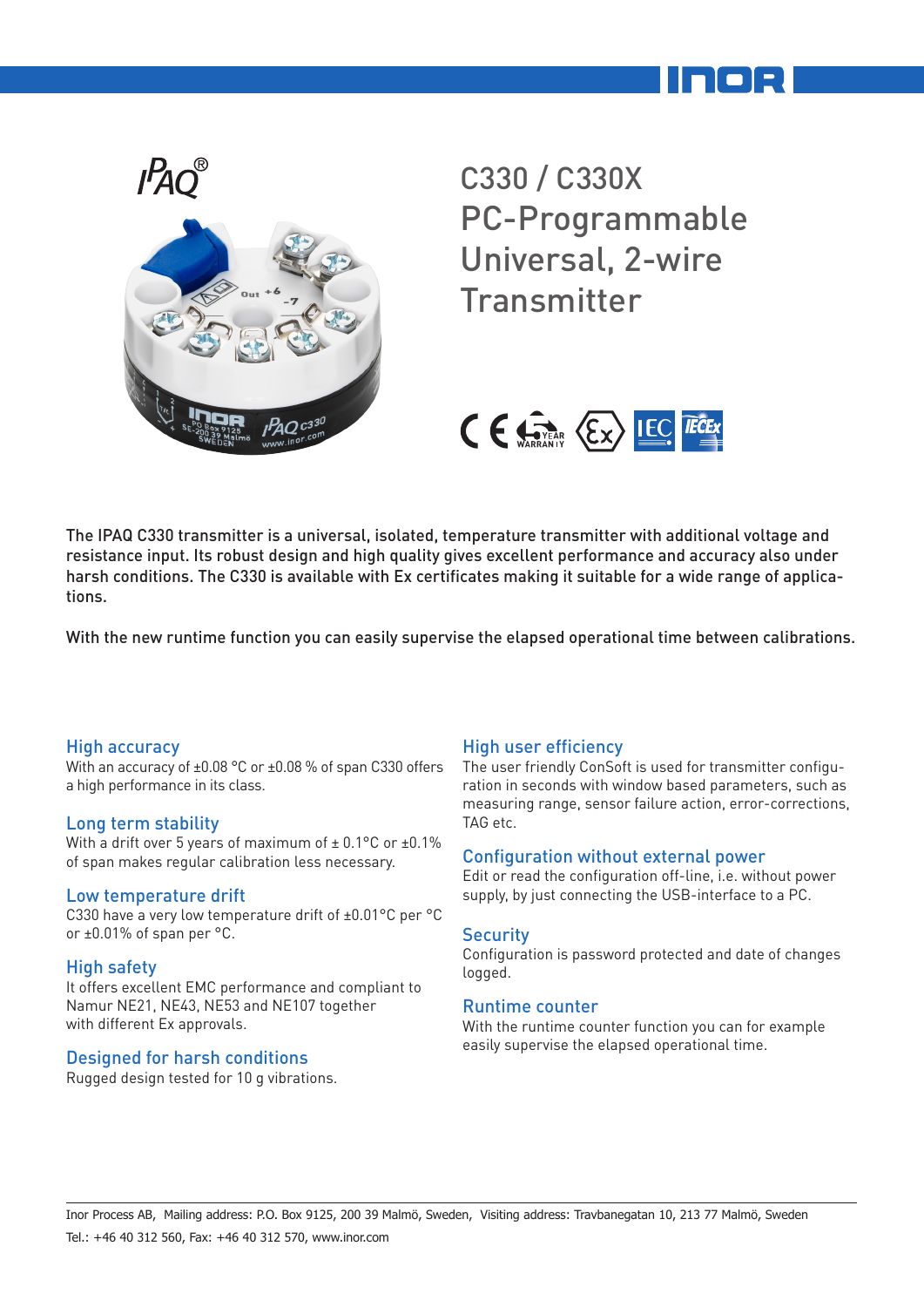### Other features of the 330 transmitters

#### Basic accuracy and long-term stability

The combination of a high-efficient 50-point linearization or Callendar-Van Dusen equation and an electronic design based on the most precise and "zero-drift" technology results in a high basic accuracy and excellent long-term stability. The drift over 5 years is guaranteed to maximum of ±0.1°C or ±0.1 % of the measuring span.

#### Ambient temperature stability

Features like background calibration of the input converter in every measurement cycle have strongly reduced the ambient temperature influence to a minimum.

#### Customized linearization

For resistance and mV inputs, either a 50-point Customized Linearization table or via Callendar-Van Dusen constants can provide a correct process value, in a choice of engineering units, for a sensor with non-linear input/output relation.

#### Adjustable filtering

For handling of instabilities or disturbance on the input, an adjustable filtering level can be used.

#### Sensor and system error-correction increases the accuracy

This function compensates for deviations in connected sensors or the complete system including the transmitter error. A reduction of the total measurement error, for the sensor and transmitter combination, of more than 50 % is typical.

#### Measurements with RTD's and potentiometers

The 330 transmitters accept inputs from standardized Platinum RTDs acc. to IEC 60751 and JIS C 1604, Nickel RTD's acc. to DIN 43760 and Cu10 acc. to Edison Cu Windings No. 15.

Input for plain resistance and potentiometers, up to 10000 Ω is available.

2-, 3- or 4-wire connection can be chosen (See Input connections below).

#### Measurements with Thermocouples and voltage

The 330 transmitters accept inputs from 10 types of standardized thermocouples as well as plain mV input up to 1000 mV.

For T/C input, the CJC (Cold Junction Compensation) is either fully automatic, by means of an internal accurate sensor, external with Pt100 sensor or fixed by entering an external CJ temperature.

#### ConSoft configuration software

The PC configuration software, ConSoft, is a versatile and user-friendly tool for transmitter configuration, loop checkup and sensor diagnostics. All features described in this data sheet are handled in a simple and fail-safe way. ConSoft is part of the complete ICON Configuration Kit, which also contains a USB Interface and necessary cables.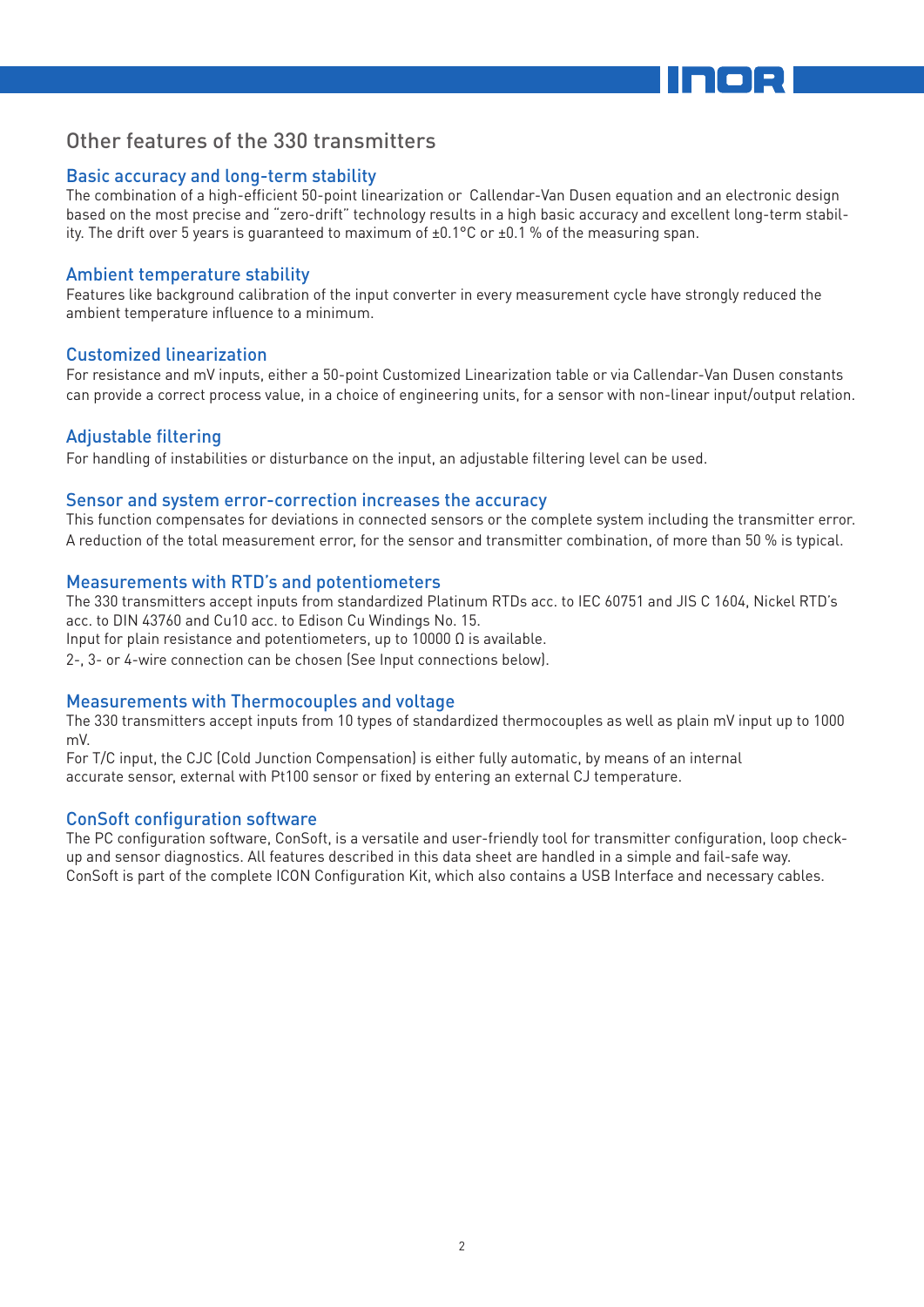

# Specifications

#### Input RTD

| Pt100                                   | $(IEC 60751, a=0.00385)$        | $-200$ to $+850$ °C                                   |  |
|-----------------------------------------|---------------------------------|-------------------------------------------------------|--|
| $Pt X [10 \le X \le 1000]$              | $(IEC 60751, a=0.00385)$        | Corresp. to max. $4000 \Omega$                        |  |
| Pt100                                   | $(JIS C 1604, a=0.003916)$      | $-200$ to $+850$ °C                                   |  |
| <b>Ni100</b>                            | (DIN 43760)                     | $-60$ to $+250$ °C                                    |  |
| <b>Ni120</b>                            | (Edison Curve No. 7)            | $-60$ to $+250$ °C                                    |  |
| Ni1000                                  | (DIN 43760)                     | $-50$ to $+180$ °C                                    |  |
| Cu10                                    | (Edison Copper Windings No. 15) | $-50$ to $+200$ °C                                    |  |
| Input connection                        |                                 | See "Input connections" below                         |  |
| Sensor current                          |                                 | $$300 \mu A$                                          |  |
| Maximum sensor wire resistance          | 3- and 4-wire connection        | $20 \Omega/\text{wire}$                               |  |
|                                         | 2-wire connection               | Compensation for $0$ to $40$ $\Omega$ loop resistance |  |
|                                         |                                 |                                                       |  |
| <b>Input Resistance / Potentiometer</b> |                                 |                                                       |  |
| Range, resistance                       |                                 | $0$ to 10000 $\Omega$                                 |  |
| Range, potentiometer                    |                                 | $100$ to $10000$ $\Omega$                             |  |
| Minimum span                            |                                 | 10 <sub>0</sub>                                       |  |
| Customized linearization                |                                 | Up to 50 points                                       |  |
| Sensor current                          |                                 | $\sqrt{$300 \mu A}$                                   |  |
| Input connections                       |                                 | See "input connections" below                         |  |
| Maximum sensor wire resistance          |                                 | $20 \Omega /$ wire                                    |  |
|                                         |                                 |                                                       |  |
| <b>Input Thermocouple</b>               |                                 |                                                       |  |
| $T/C$ B                                 | Pt30Rh-Pt6Rh (IEC 60584)        | 400 to +1800 °C                                       |  |
| $T/C$ $C$                               | <b>W5-Re (ASTM E 988)</b>       | $0$ to +2315 °C                                       |  |
| $T/C$ D                                 | W3-Re (ASTM E 988)              | $0$ to +2315 °C                                       |  |
| T/C E                                   | NiCr-CuNi (IEC 60584)           | $-200$ to $+1000$ °C                                  |  |
| T/CJ                                    | Fe-CuNi (IEC 60584)             | $-200$ to $+1000$ °C                                  |  |
| $T/C$ K                                 | NiCr-Ni (IEC 60584)             | $-200$ to $+1350$ °C                                  |  |
| $T/C$ N                                 | NiCrSi-NiSi (IEC 60584)         | $-250$ to $+1300$ °C                                  |  |
| T/C R                                   | Pt13Rh-Pt (IEC 60584)           | $-50$ to $+1750$ °C                                   |  |
| T/CS                                    | Pt10Rh-Pt (IEC 60584)           | $-50$ to $+1750$ °C                                   |  |
| T/CT                                    | Cu-CuNi (IEC 60584)             | $-200$ to $+400$ °C                                   |  |
| Input impedance                         |                                 | $>10$ M $\Omega$                                      |  |
| Input connections                       |                                 | See "Input connections" below                         |  |
| Maximum wire loop resistance            |                                 | 500 Ω (Including T/C sensor)                          |  |
| Cold Junction Compensation (CJC)        |                                 | Internal, external (Pt100) or fixed                   |  |
|                                         |                                 |                                                       |  |
| <b>Input Voltage</b>                    |                                 |                                                       |  |
| Range                                   |                                 | $-10$ to $+1000$ mV                                   |  |
| Minimum span                            |                                 | 2 mV                                                  |  |
| Customized linearization                |                                 | Up to 50 points                                       |  |
| Input impedance                         |                                 | $>10$ MO                                              |  |
| Input connections                       |                                 | See "Input connections" below                         |  |
| Maximum wire loop resistance            |                                 | 500 Q                                                 |  |
|                                         |                                 |                                                       |  |
| <b>General input</b>                    |                                 |                                                       |  |
| Zero adjustment                         |                                 | Within range                                          |  |
| Max offset adjustment                   |                                 | 50% of selected max value                             |  |
|                                         |                                 |                                                       |  |
|                                         |                                 |                                                       |  |

Note: All sensor types measure maximum another 10°C of specified min/max sensor values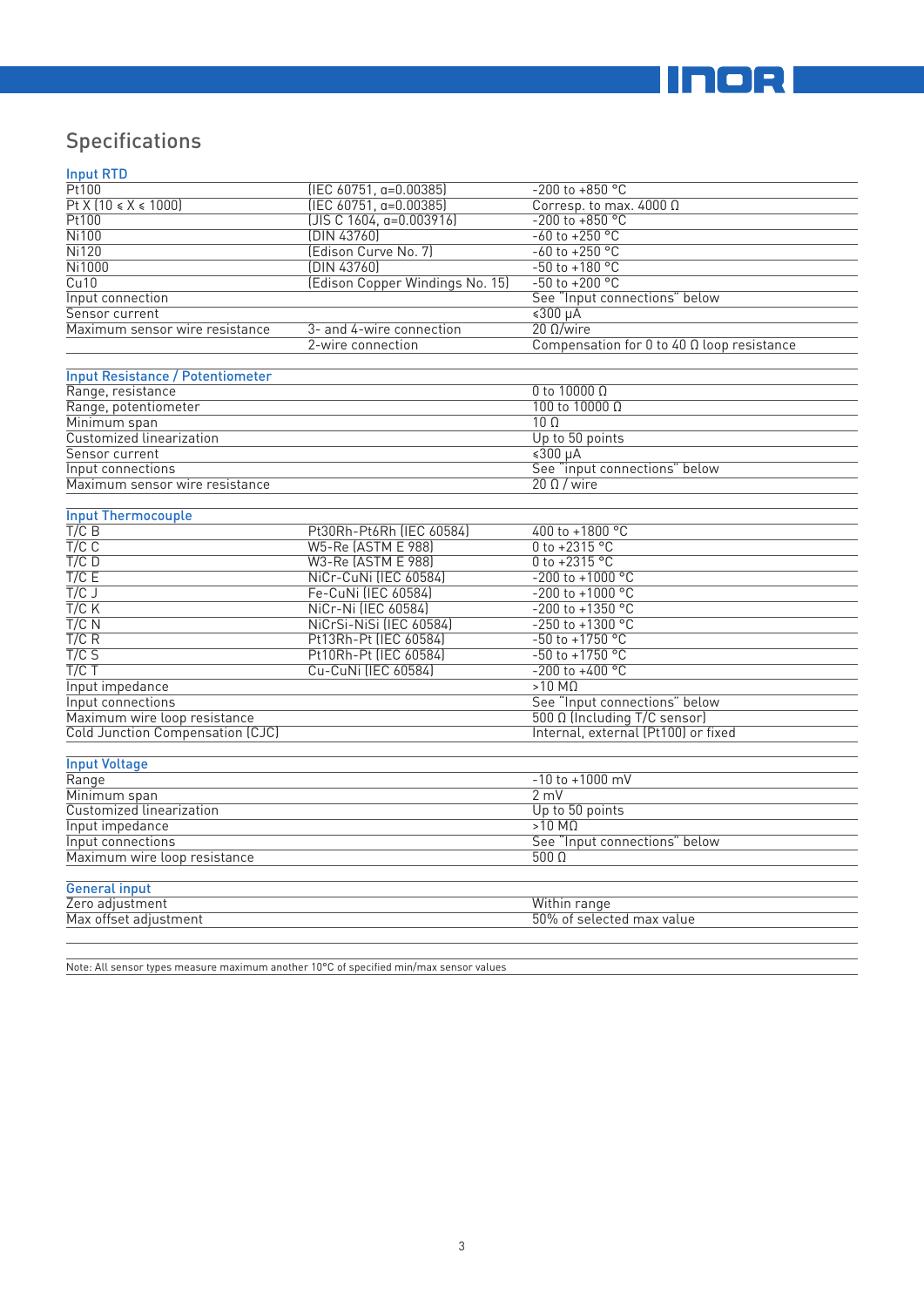

#### **Output**

| Output signal                                       |                       | 4-20 mA, 20-4 mA                                                                 |  |
|-----------------------------------------------------|-----------------------|----------------------------------------------------------------------------------|--|
|                                                     |                       | Temperature linear for RTD & T/C                                                 |  |
| <b>Update time</b>                                  |                       | $-150 - 300$ ms                                                                  |  |
| Resolution                                          |                       | $0,4 \mu A$                                                                      |  |
| <b>Uncertainty</b>                                  |                       | $1 \mu A$                                                                        |  |
| Adjustable output filtering                         |                       | 0,15 to 75 sec (3-wire RTD)                                                      |  |
| Permissible load                                    |                       | <b>750Ω @ 24 VDC</b>                                                             |  |
| <b>NAMUR Compliance</b>                             |                       | Current limitations and failure currents                                         |  |
|                                                     |                       | acc. to NAMUR, NE 43                                                             |  |
|                                                     |                       |                                                                                  |  |
| <b>Sensor Failure Effects</b>                       |                       |                                                                                  |  |
| Output control acc. to NAMUR NE 43                  |                       | Individual upscale/downscale action for Sensor<br>break and Sensor short-circuit |  |
| Status information via ConSoft acc. to NAMUR NE 107 |                       | Sensor break and Sensor short-circuit                                            |  |
|                                                     |                       |                                                                                  |  |
| <b>General data</b>                                 |                       |                                                                                  |  |
| <b>Isolation</b>                                    |                       | 1500 VAC, 1 min                                                                  |  |
| Power supply, polarity protected                    |                       | 8 to 36 VDC for C330 / 8 to 30 VDC for C330X                                     |  |
| Line rejection                                      |                       | 50 Hz to 60 Hz line rejection                                                    |  |
|                                                     |                       |                                                                                  |  |
| Ex Approvals IPAQ C330X                             |                       |                                                                                  |  |
| <b>ATEX</b>                                         |                       | II 1 G Ex ia IIC T6T4 Ga                                                         |  |
| <b>IECEx</b>                                        |                       | Ex ia IIC T6T4 Ga                                                                |  |
| $\overline{FM}$                                     |                       | Ex ia IIC T6T4 Ga                                                                |  |
| $\overline{\text{CSA}}$                             |                       | Ex ia IIC T6T4 Ga                                                                |  |
|                                                     |                       |                                                                                  |  |
| <b>Environment conditions</b>                       |                       |                                                                                  |  |
| Ambient temperature                                 | Storage               | $-40$ to $+85$ °C                                                                |  |
|                                                     | Operating             | $-40$ to $+85$ °C                                                                |  |
| Humidity                                            |                       | 098% RH (non-condensing)                                                         |  |
| Vibration                                           |                       | Acc. to IEC 60068-2-6, test Fc, 10 to 2000 Hz, 10 g                              |  |
| <b>Shock</b>                                        |                       | Acc. to IEC-60068-2-27, test Ea                                                  |  |
| Rough Handling                                      |                       | Acc. to IEC-60068-2-31:2008, test Ec                                             |  |
| <b>FMC</b>                                          | <b>Standards</b>      | Directive: 2014/30/EU                                                            |  |
|                                                     |                       | Harmonized standards: EN 61326-1, EN 61326-2-3                                   |  |
|                                                     |                       | NAMUR NE 21                                                                      |  |
|                                                     | Immunity performance  | EN61326-1 and -2-3: Criteria A                                                   |  |
|                                                     |                       | NE 21: < 0,5% of span                                                            |  |
|                                                     |                       |                                                                                  |  |
| <b>Housing</b>                                      |                       |                                                                                  |  |
| Mounting                                            |                       | DIN B head or larger, DIN-rail (with adapter)                                    |  |
| Material, Flammability acc. to UL                   |                       | PC/ABS + PA, V0/HB, RoHS compliant                                               |  |
| Connection                                          | Single/stranded wires | Max. 1.5 mm <sup>2</sup> , AWG 16                                                |  |
| Weight                                              |                       | 35q                                                                              |  |
| Protection, housing / terminals                     |                       | IP 65 / IP 00                                                                    |  |
|                                                     |                       |                                                                                  |  |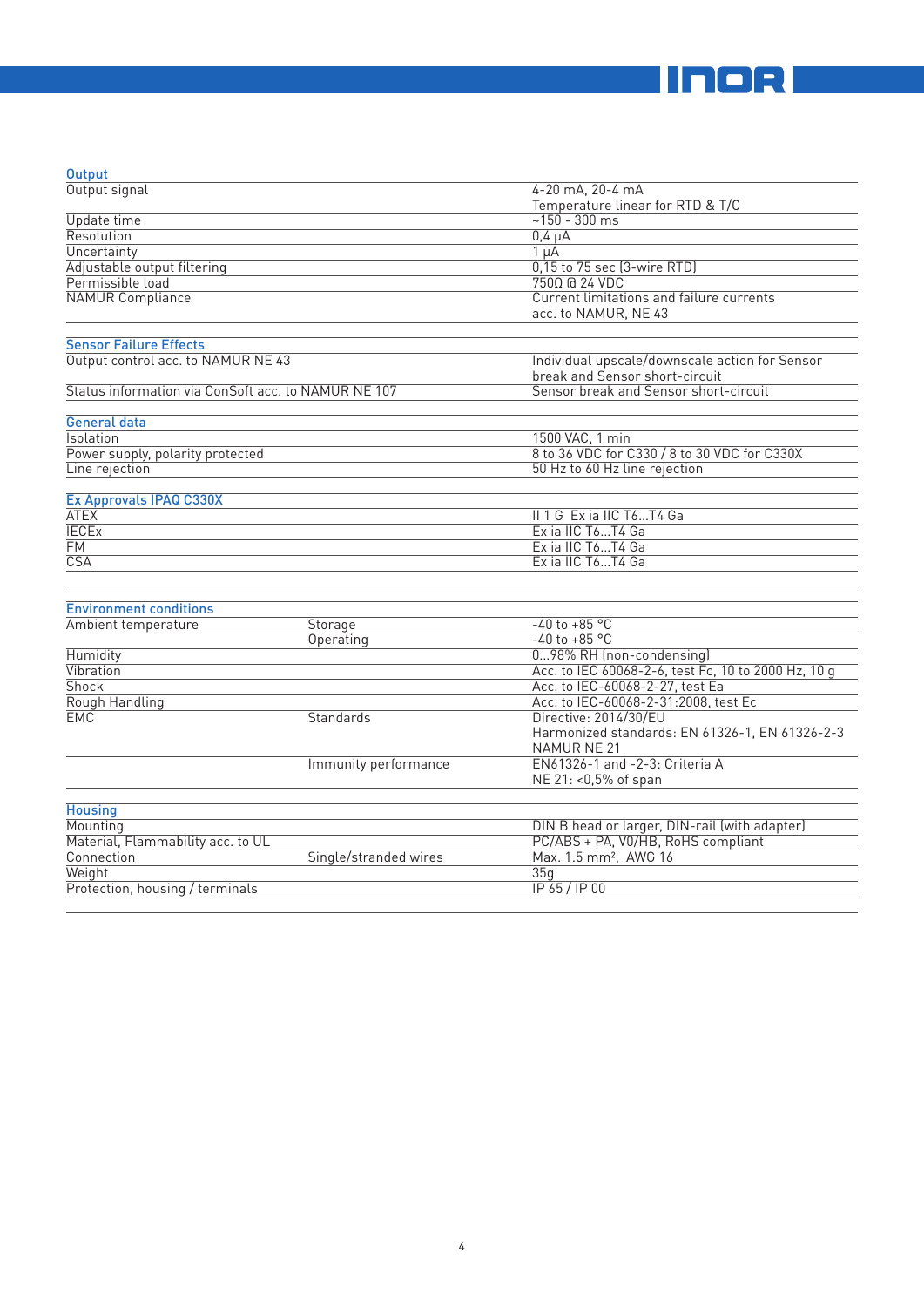

#### Accuracy and stability

| Basic accuracy                   | RTD and Thermocouple                      | See table below                                                          |
|----------------------------------|-------------------------------------------|--------------------------------------------------------------------------|
|                                  | Resistance Digital accuracy <sup>11</sup> | 0-1000 Ω: Max of $±40$ mΩ or $±0.040$ % of span                          |
|                                  |                                           | 1000-10000 Ω: ±0.05 % or max 1 Ω of span                                 |
|                                  | Resistance Analog accuracy <sup>1)</sup>  | $\pm 0.06$ % of span                                                     |
|                                  | Voltage Digital accuracy <sup>1)</sup>    | $±5 \mu V$ or $±0.02 \%$ of span                                         |
|                                  | Voltage Analog accuracy <sup>11</sup>     | $±0.06%$ of span                                                         |
| Temperature influence            | RTD and Thermocouple                      | See table below                                                          |
|                                  | Resistance                                | $\pm 0.01$ % < 4000 $\Omega$ <sup>21</sup> < $\pm 0.02$ % of span per °C |
|                                  | Voltage                                   | $\pm 0.01$ % of span per °C                                              |
| Cold Junction Compensation (CJC) |                                           | $\pm 0.5$ °C within ambient temperature -40 to +85 °C                    |
| Temperature influence CJC        |                                           | $\pm 0.01$ °C per °C                                                     |
| Sensor wire influence            | RTD and Resistance, 2-wire                | Adjustable wire resistance compensation                                  |
|                                  | RTD and Resistance, 3-wire                | Negligible, with equal wire resistance                                   |
|                                  | RTD and Resistance, 4-wire                | Negligible                                                               |
|                                  | Thermocouple and Voltage                  | Negligible                                                               |
| Supply voltage influence         | Within specified limits                   | $\lt t0.005$ % of span per V                                             |
| Long-term drift                  |                                           | Max of ±0.02 °C or ±0.02 % of span per year                              |
|                                  |                                           |                                                                          |
|                                  |                                           |                                                                          |

 $11$  Total accuracy = Sum of digital and analog accuracy, calculated as an RMS (Root Mean Square) value <sup>2)</sup> 2000 Ω at 2-wire

# Accuracy specifications and minimum spans for RTD and Thermocouples

#### Conformance level 95 % (2σ)

| Input type              | Temperature range                 | Minimum span   | Accuracy                                          | Temperature Influence                     |
|-------------------------|-----------------------------------|----------------|---------------------------------------------------|-------------------------------------------|
|                         |                                   |                | Maximum of:                                       | (Deviation from ref. temp. 20 °C)         |
| RTD Pt100               | $-200$ to $+850$ °C               | $10^{\circ}$ C | $\pm 0.08$ °C or $\pm 0.08$ % of span             | $\pm 0.01$ % of span per $\degree$ C      |
| RTD PtX <sup>11</sup>   | Corresp. to max. $4 k\Omega$      | $10^{\circ}$ C | $\pm 0.1$ °C or $\pm 0.1$ % of span               | $\pm 0.01$ % of span per °C <sup>31</sup> |
| <b>RTD Ni 100</b>       | $-60 \text{ to } +250 \text{ °C}$ | $10^{\circ}$ C | $\pm 0.1$ °C or $\pm 0.1$ % of span               | $\pm 0.01$ % of span per $\degree$ C      |
| <b>RTD Ni 120</b>       | $-60$ to $+250$ °C                | $10^{\circ}$ C | $\pm 0.1$ °C or $\pm 0.1$ % of span               | $\pm 0.01$ % of span per $\degree$ C      |
| <b>RTD Ni 1000</b>      | $-50$ to + 180 °C                 | $10^{\circ}$ C | $\pm 0.1$ °C or $\pm 0.1$ % of span               | $\pm 0.01$ % of span per °C <sup>31</sup> |
| RTD Cu10                | $-50$ to $+200$ °C                | 83 °C          | $\pm 1.5$ °C or $\pm 0.2$ % of span               | $\pm 0.01$ % of span per °C               |
| T/C type B              | +400 to +1800 $^{\circ}$ C        | 700 °C         | $\pm$ 1 °C or $\pm$ 0.1 % of span <sup>2)</sup>   | $\pm 0.01$ % of span per $\degree$ C      |
| $T/C$ type $C$          | 0 to $+2315$ °C                   | 200 °C         | $\pm$ 1 °C or $\pm$ 0.1 % of span <sup>2)</sup>   | $\pm 0.01$ % of span per $\degree$ C      |
| $\overline{T/C}$ type D | 0 to $+2315$ °C                   | 200 °C         | $\pm$ 1 °C or $\pm$ 0.1 % of span <sup>2)</sup>   | $\pm 0.01$ % of span per $\degree$ C      |
| $T/C$ type $E$          | $-200$ to $+1000$ °C              | 50 °C          | $\pm 0.5$ °C or $\pm 0.1$ % of span <sup>2)</sup> | $\pm 0.01$ % of span per $\degree$ C      |
| $T/C$ type $J$          | $-200$ to $+1000$ °C              | 50 °C          | $\pm 0.5$ °C or $\pm 0.1$ % of span <sup>2)</sup> | ±0.01 % of span per °C                    |
| T/C type K              | $-200$ to $+1350$ °C              | 50 °C          | $\pm 0.5$ °C or $\pm 0.1$ % of span <sup>2)</sup> | $\pm 0.01$ % of span per °C               |
| T/C type N              | $-100$ to $+1300$ °C              | 100 °C         | $\pm 0.5$ °C or $\pm 0.1$ % of span <sup>2)</sup> | $\pm 0.01$ % of span per $\degree$ C      |
| T/C type N              | $-250$ to $-100$ °C               | 100 °C         | $\pm$ 1 °C <sup>2]</sup>                          | $±0.1\%$ of span per $°C$                 |
| $T/C$ type $R$          | $-50$ to $+1750$ °C               | 300 °C         | $\pm$ 1 °C or $\pm$ 0.1 % of span <sup>2)</sup>   | $\pm 0.01$ % of span per $\degree$ C      |
| T/C type S              | $-50$ to $+1750$ °C               | 300 °C         | $±1 °C$ or $±0.1$ % of span <sup>2)</sup>         | $\pm 0.01$ % of span per $\degree$ C      |
| T/C type T              | $-200$ to $+400$ °C               | 50 °C          | $\pm 0.5$ °C or $\pm 0.1$ % of span <sup>21</sup> | $\pm 0.01$ % of span per $\degree$ C      |
|                         |                                   |                |                                                   |                                           |

| $11(10 \le X \le 1000)$                                 |  |
|---------------------------------------------------------|--|
| <sup>4</sup> CJC error is not included                  |  |
| <sup>31</sup> ±0.02 % at 2-wire > 2000 Ω of span per °C |  |